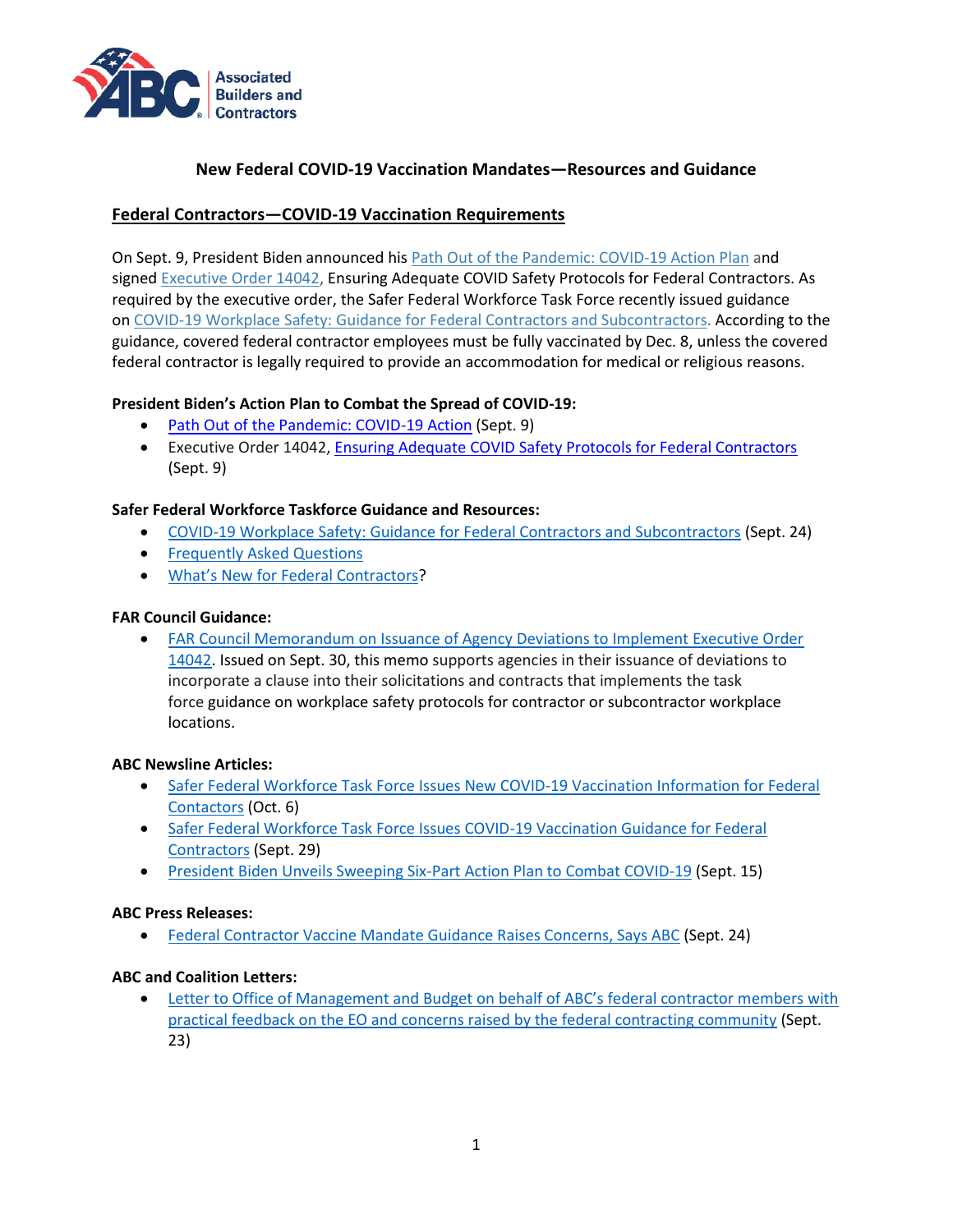## **ABC General Counsel Littler Mendelson Analysis:**

• [The Safer Federal Workforce Task Force Publishes its Federal Contractor and Subcontractor](https://www.littler.com/publication-press/publication/safer-federal-workforce-task-force-publishes-its-federal-contractor)  [Guidance](https://www.littler.com/publication-press/publication/safer-federal-workforce-task-force-publishes-its-federal-contractor) (Sept. 24)

### **ABC Archived Member-only Webinars:**

• President Biden's COVID-19 [Vaccination](https://abc.org/academy/entryid/19022/Default) Action Plan—What Employers Need to Know (Sept. 30—login required)

## **Additional ABC Resources:**

- [Federal Contractors](https://abc.org/Coronavirus/Federal-Contractors3) section on [ABC's Coronavirus Update](https://www.abc.org/coronavirus) webpage
- [COVID-19 Vaccine Toolkit](https://www.abc.org/Coronavirus/Vaccine-Toolkit)

## **Employers with 100 or More Employees—OSHA COVID-19 Vaccinations and Testing ETS**

Part of President Biden's Sept. 9 announcement directed OSHA to develop a rule that will require all employers with 100 or more employees to ensure their workforce is fully vaccinated or require any workers who remain unvaccinated to produce a negative test result on at least a weekly basis before coming to work**.** 

Also, OSHA is developing a rule that will require employers with more than 100 employees to provide paid time off for the time it takes for workers to get vaccinated or to recover if they are under the weather post-vaccination**.** 

Both requirements will be implemented through an Emergency Temporary Standard.

### **President Biden's Action Plan to Combat the Spread of COVID-19:**

• [Path Out of the Pandemic: COVID-19 Action](https://www.whitehouse.gov/covidplan/) (Sept. 9)

### **ABC Newsline Articles:**

- [ABC Meets With OMB, Voices Concerns About OSHA COVID-19 Vaccination and Testing](https://abc.org/News-Media/Newsline/entryid/19061/abc-meets-with-omb-voices-concerns-about-osha-covid-19-vaccination-and-testing-emergency-temporary-standard)  [Emergency Temporary Standard](https://abc.org/News-Media/Newsline/entryid/19061/abc-meets-with-omb-voices-concerns-about-osha-covid-19-vaccination-and-testing-emergency-temporary-standard) (Oct. 20)
- [OSHA Sends COVID-19 Vaccination and Testing Emergency Temporary Standard to OMB for](https://abc.org/News-Media/Newsline/entryid/19045/osha-sends-covid-19-vaccination-and-testing-emergency-temporary-standard-to-omb-for-review)  [Review](https://abc.org/News-Media/Newsline/entryid/19045/osha-sends-covid-19-vaccination-and-testing-emergency-temporary-standard-to-omb-for-review) (Oct. 13)
- ABC, CISC Caution OSHA About Emergency Temporary Standard on COVID-19 Vaccination and [Testing](https://abc.org/News-Media/Newsline/entryid/19018/abc-cisc-caution-osha-about-emergency-temporary-standard-on-covid-19-vaccination-and-testing) (Sept. 29)
- [President Biden Unveils Sweeping Six-Part Action Plan to Combat COVID-19](https://abc.org/News-Media/Newsline/entryid/18987/president-biden-unveils-sweeping-six-part-action-plan-to-combat-covid-19) (Sept. 15)

### **ABC and Coalition Letters:**

- [Letter to OSHA voicing concerns about the OSHA](https://www.abc.org/Portals/1/Documents/CISC%20Comments%20on%20Upcoming%20ETS%209.27.2021.pdf?ver=2021-09-27-171702-383) ETS (Sept. 27)
- [Letter to OSHA urging it to reconsider its decision not to accept input from interested](https://www.abc.org/Portals/1/2021%20Files/Government%20Affairs/Regulatory/Letter_OSHA_ETS_Sept%202021.pdf?ver=2021-09-27-143828-303)  [stakeholders on its upcoming ETS](https://www.abc.org/Portals/1/2021%20Files/Government%20Affairs/Regulatory/Letter_OSHA_ETS_Sept%202021.pdf?ver=2021-09-27-143828-303) (Sept. 24)

### **ABC Press Releases:**

• ABC, CISC Caution OSHA About Emergency Temporary Standard on COVID-19 [Vaccination](https://www.abc.org/News-Media/News-Releases/entryid/19011/abc-cisc-caution-osha-about-emergency-temporary-standard-on-covid-19-vaccination-and-testing) and [Testing](https://www.abc.org/News-Media/News-Releases/entryid/19011/abc-cisc-caution-osha-about-emergency-temporary-standard-on-covid-19-vaccination-and-testing) (Sept. 24)